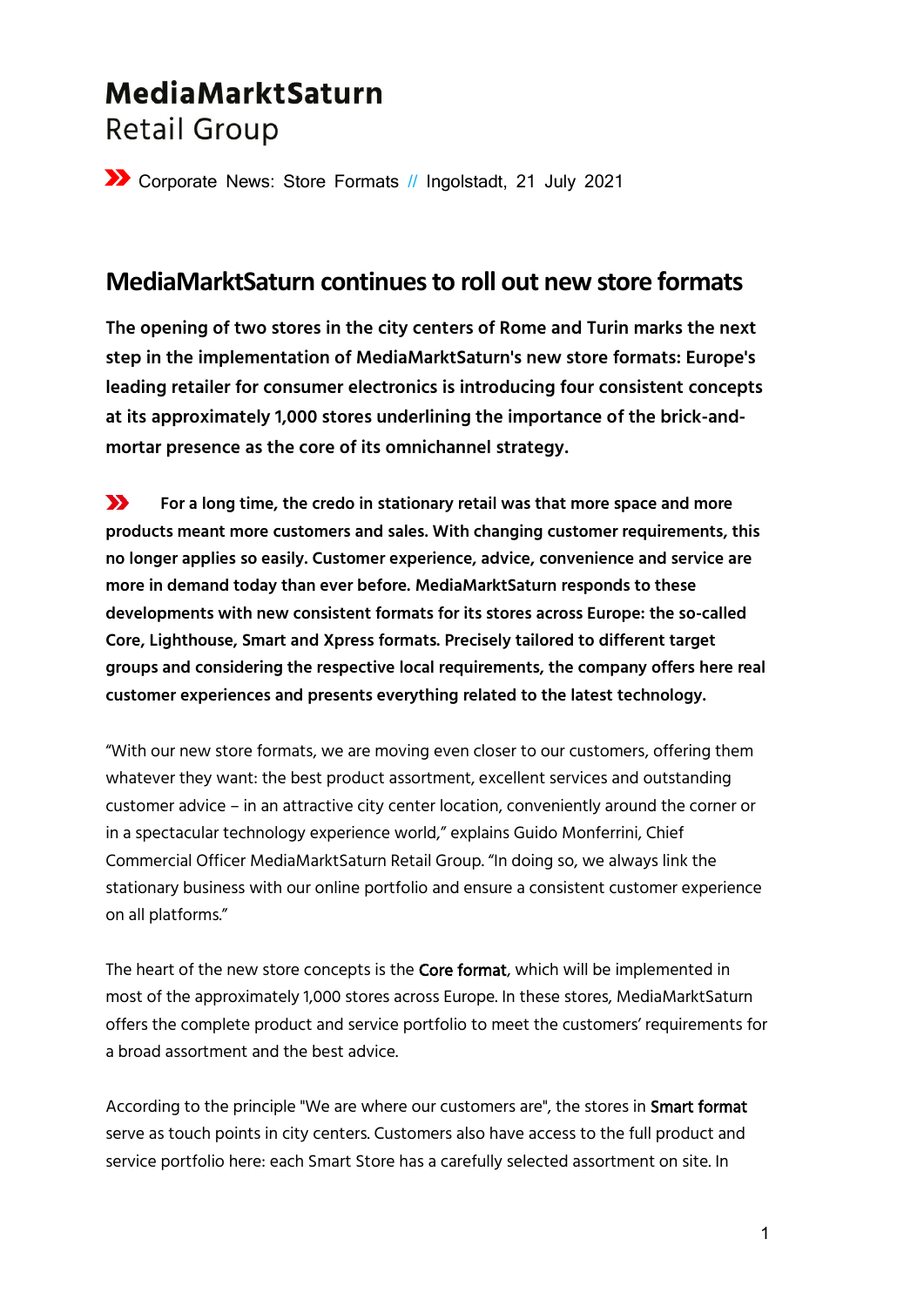## MediaMarktSaturn **Retail Group**

Corporate News: Store Formats // Ingolstadt, 21 July 2021

addition, the full online portfolio can be accessed from here at any time, and products ordered online are available for pick-up in the store. The two most recent examples of the Smart format are the new openings in the city centers of Rome and Turin, which started business on 15 July. The first store of its kind was already opened in June 2020 in the pedestrian zone of Varese (Italy).

With the Xpress format, MediaMarktSaturn primarily addresses those customers who prefer simple, convenient shopping in the direct neighborhood. Here, the customer benefits from the availability of MediaMarkt or Saturn products and services at a trading partner or local shopping center "around the corner". In Hungary in particular, the concept of the so-called one-stop shopping in cooperation with the Tesco supermarket group has already worked well.

The stores in the Lighthouse format are designed as experience centers where customers can embark on a discovery journey. This concept is intended to attract attention nationwide. Lighthouse stores present the latest technology trends on a large area and invite customers to experience innovations through regularly changing exhibitions. MediaMarktSaturn opened its first Lighthouse in July 2020 in Milan-Certosa in Italy. The store has developed very successfully since then. The next Lighthouse opening is expected for the end of 2021 in Rotterdam (Netherlands), with more to be built in other countries.

MediaMarktSaturn will adapt its existing stores step by step to one of the four new formats. New store openings will be specifically aligned with these future-oriented store concepts.

#### **About MediaMarktSaturn Retail Group**

The MediaMarktSaturn Retail Group is Europe's leading retail company for consumer electronics and related services. With its portfolio of formats and brands, MediaMarktSaturn responds flexibly to the needs of different customer groups and countries. The company includes the MediaMarkt and Saturn brands, which